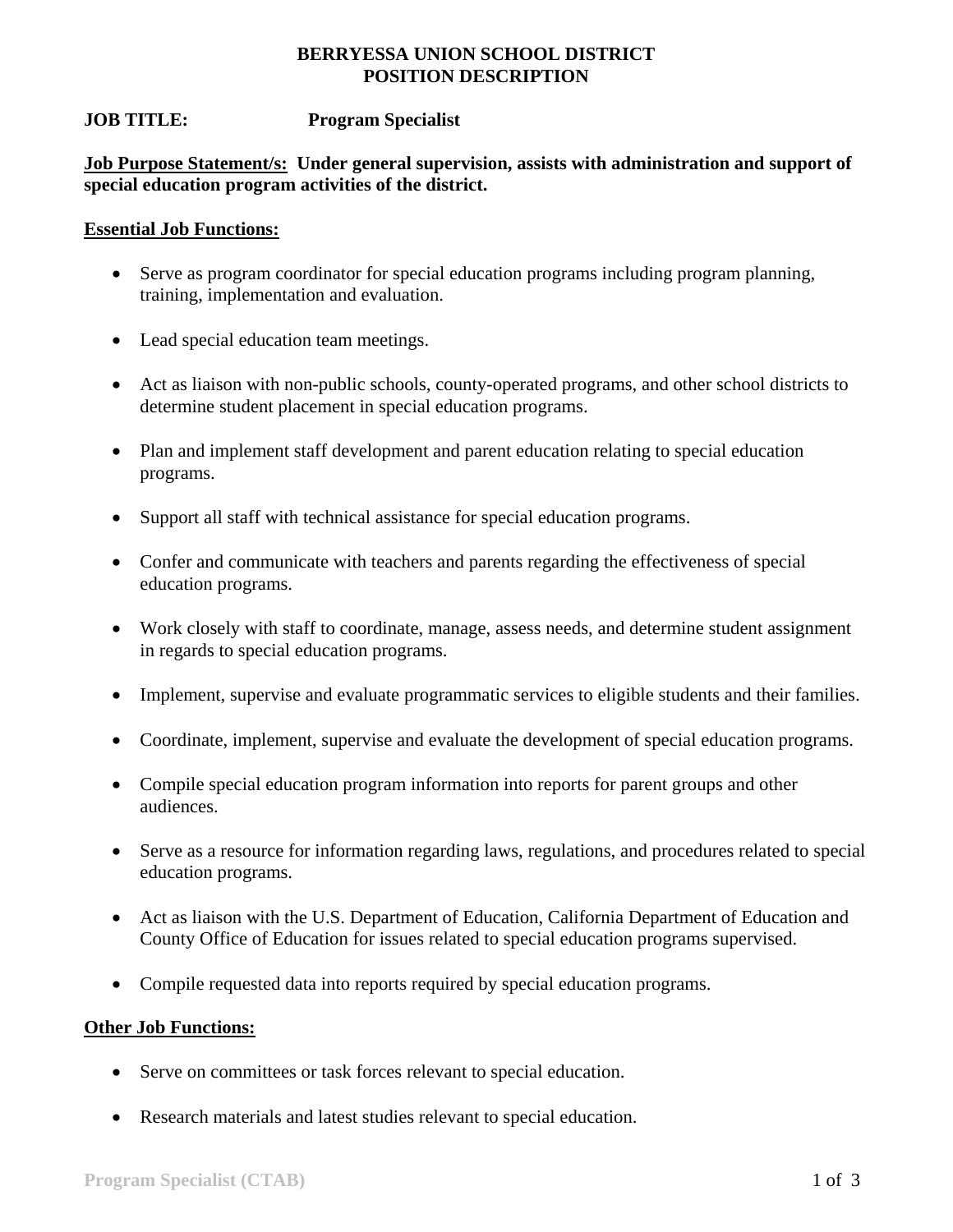### **BERRYESSA UNION SCHOOL DISTRICT POSITION DESCRIPTION**

# **JOB TITLE: Program Specialist**

- Prepare and submit reports.
- Establish and monitor record-keeping and a system for tracking progress of special education students.
- Perform other related duties as assigned.

#### **Job Requirements - Qualifications:**

#### **Education and Experience Requirements:**

- Master's degree preferred.
- Experience in working with children (ages 4-14) preferred.
- First Aid and Cardiopulmonary Resuscitation Certificates preferred.
- Experience in designing accommodations and modifications for students with exceptional needs; analysis of assessment results.
- Experience in monitoring student behaviors and progress.
- A minimum of three years of experience in special education programs preferred.

# **Skills, Knowledge, Abilities and/or Physical Requirements:**

- Skills to operate standard office equipment including use of computer applications to enhance essential job functions, communicate clearly and effectively, perform basic clerical functions and arithmetic calculations, use English in both written and verbal form, use correct spelling, grammar and punctuation.
- Knowledge of State and Federal laws and regulations governing special Education; school systems and programs, including budgeting systems and purchasing processes; relationships between sites and districts, and between districts and state; mediation and conflict resolution techniques; team building and group process; strategies and methodologies applied in educational settings; principles and techniques of individualized instruction and behavioral management; current trends in education methods for students with exceptional needs.
- Abilities to maintain confidentiality and handle sensitive information with discretion; work within a changing and demanding environment with unpredictable resources; make effective decisions and take independent action; prioritize workload and conflicting demands; schedule work; demonstrate organizational, time management, analytical and problem solving skills; establish and maintain working relationships with staff, subordinates, and administrators; sit for prolonged periods; work with constant interruptions; understand and carry out oral and written instructions; maintain confidentiality of student records; meet schedules and deadlines; read/interpret/apply rules, regulations, policies; learn about method and materials used in a variety of instructional situations; interact positively with persons of